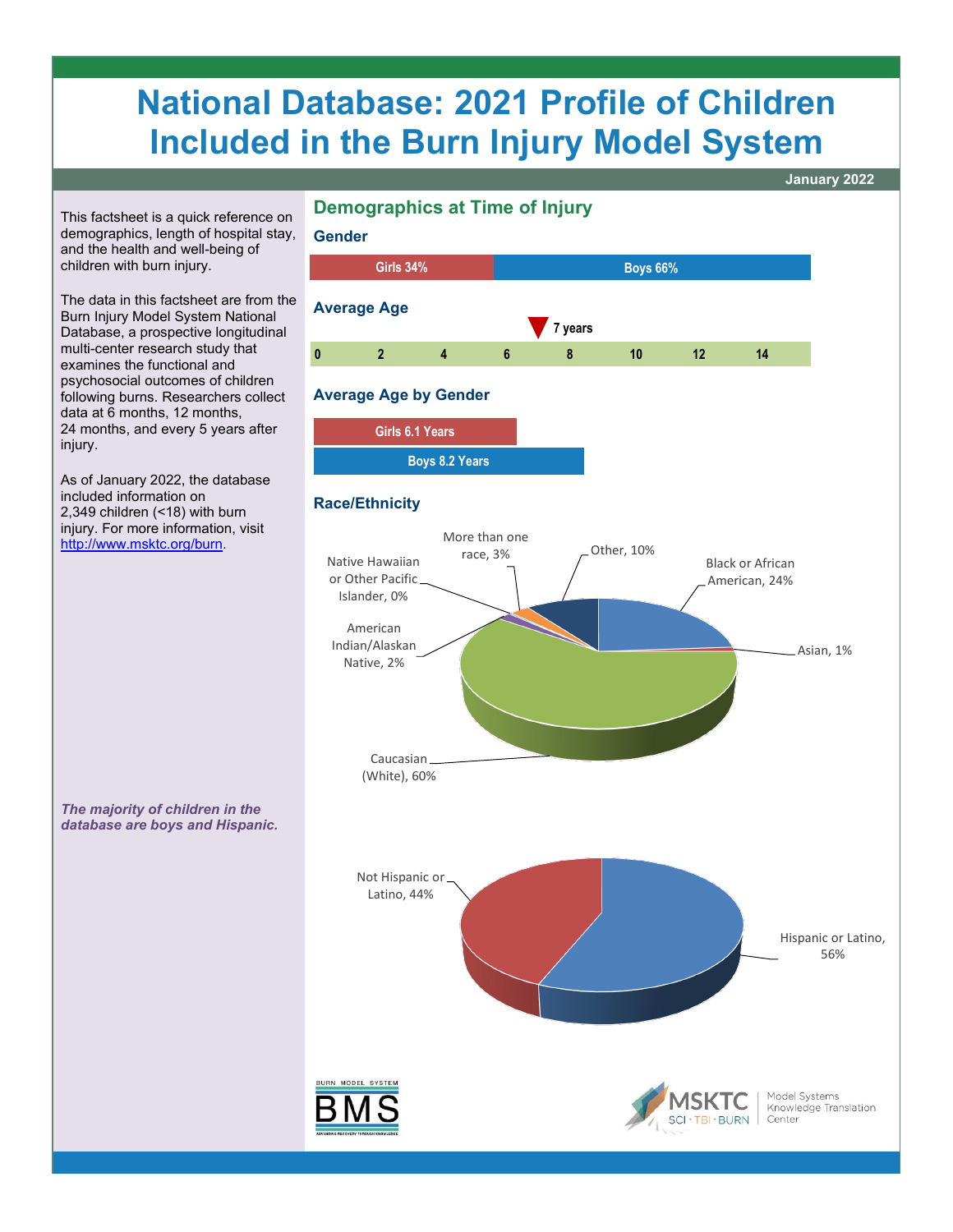*Children are most often burned by fire or flame.*

### **Cause of Burn Injury**

|                        | Number of    |      |
|------------------------|--------------|------|
| <b>Cause of Injury</b> | Participants | %    |
| Fire/flame             | 1,349        | 58%  |
| Scald                  | 622          | 27%  |
| Hot object             | 79           | 3%   |
| Grease                 | 94           | 4%   |
| Chemical               | 7            | 0%   |
| Electricity            | 142          | 6%   |
| Other burn             | 30           | 1%   |
| TOTAL                  | 2,323        | 100% |

*The yearly average total body surface area burned for children varies, and has ranged from 16% to 49% since 1994.*

## **Extent of Injury**



## **Average Length of Stay in the Hospital**



*The yearly average length of stay in the hospital has ranged from 16 to 41 days since 1994.*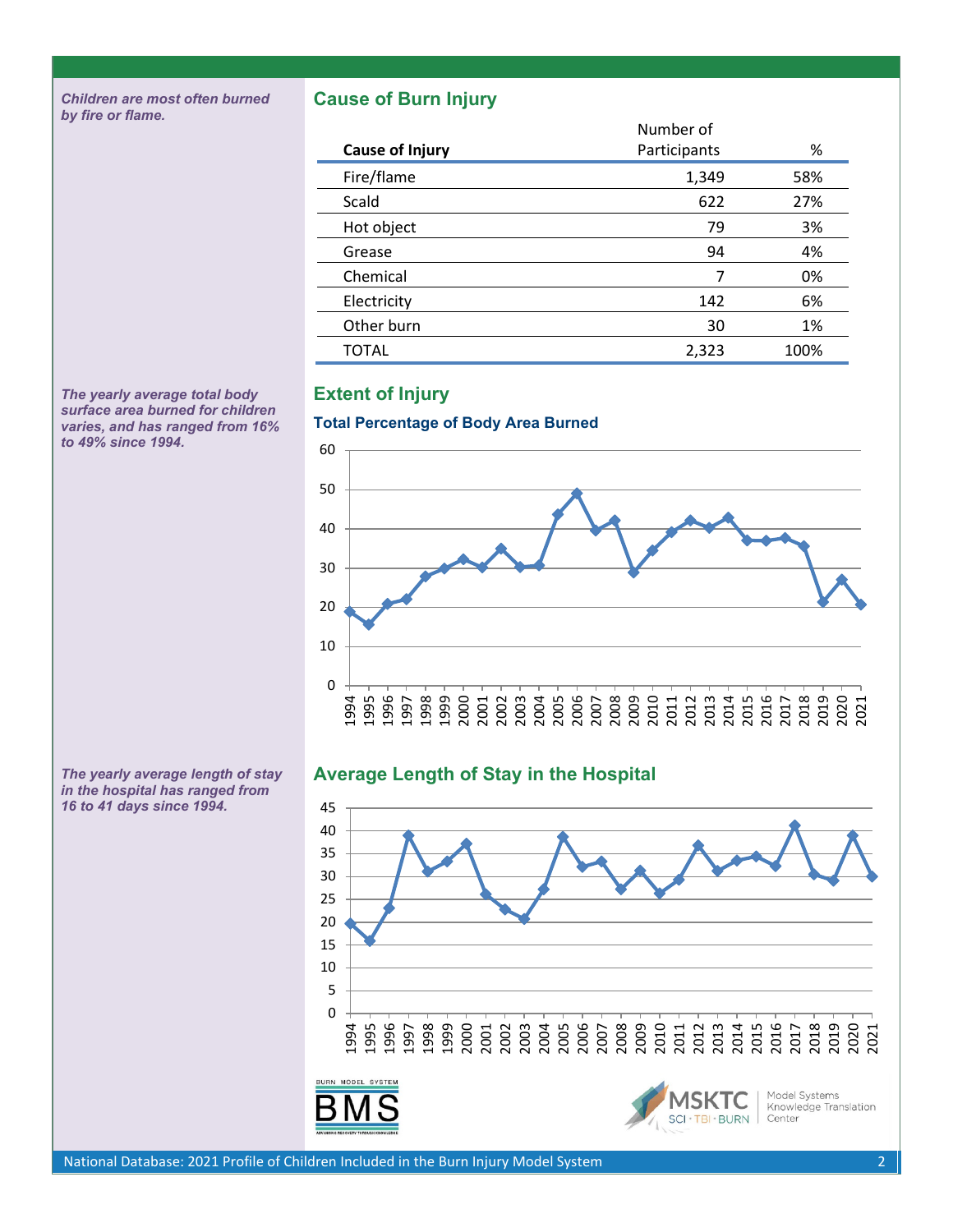*The PROMIS-25 is a measure that assesses pediatric mental and physical health by measuring things like anxiety, depression, and physical function. Scores of 50 on PROMIS-25 domains represent scores in a combined sample of children from the general population and those with chronic illnesses. The BMS began collecting PROMIS-25 data in 2015. On average, pain does not seem to interfere with activities for pediatric burn survivors.* 

## **Health and Well-Being of Children With Burn Injury**

## **Pain Interference Scores by Time-Point**





#### **Peer Relationship Scores by Time-Point**